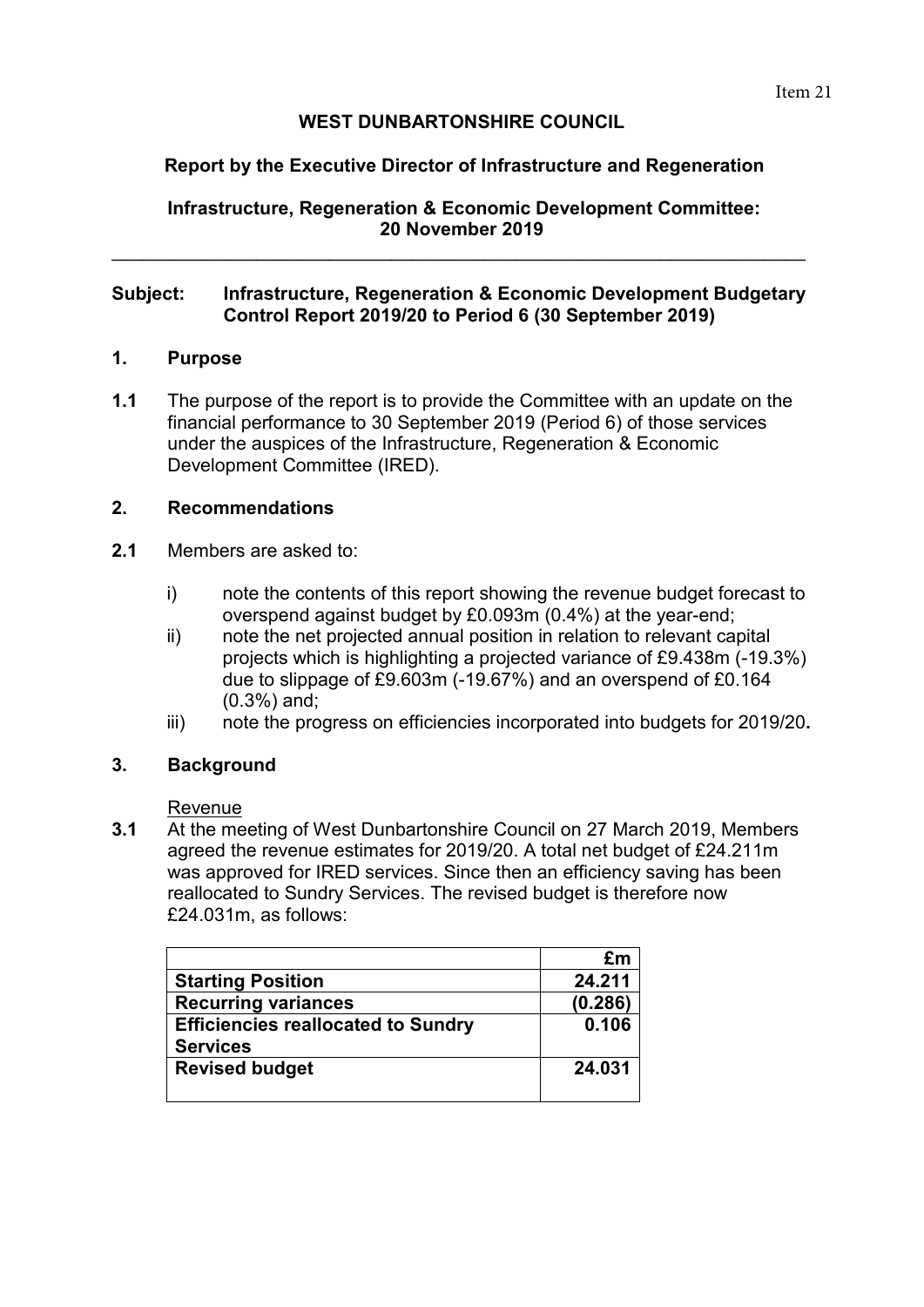**Capital** 

**3.2** At the meeting of Council on 27 March 2019, Members also agreed the updated 10 year General Services Capital Plan for 2019/2020 to 2026/2027. The next three years from 2019/20 to 2021/22 have been approved in detail with the remaining years being indicative at this stage. The total project life budget approved for projects that have either commenced or are due to commence in that period total £211.019m.

## **4. Main Issues**

### Revenue Budget

- **4.1** The current budgetary position is summarised in Appendix 1. A more detailed analysis by service is given in Appendix 2. Of the 21 services monitored 12 are showing either a favourable or nil variance with 9 services showing an adverse variance. Comments are shown in Appendix 3 when there are projected net annual variances greater than £0.050m and also where the net variance is below £0.050m but there are offsetting variances of over £0.050m within the service. Appendix 4 shows progress on the achievement of saving options adopted as part of the 2019/20 budget.
- **4.2** Appendix 1 shows the probable outturn for the services at £24.124m. As the annual budget is £24.031m there is currently a projected adverse variance for the year of £0.093m.

#### Capital Budget

**4.3** The overall programme summary report is shown in Appendix 5. Information on projects in the red category for probable underspends or overspends inyear and in total is provided in Appendices 6 and 7 together with additional information on action being taken to minimise or mitigate slippage and/or overspends where possible. Detail on projects within the green category are shown in Appendix 8. The analysis shows that for the in-year planned spend there is currently a projected in-year variance of £9.438m of which £9.603m relates to project slippage and an in-year overspend of £0.164m. Officers review regularly the in-year position to consider options to maximise the effective use of capital resources.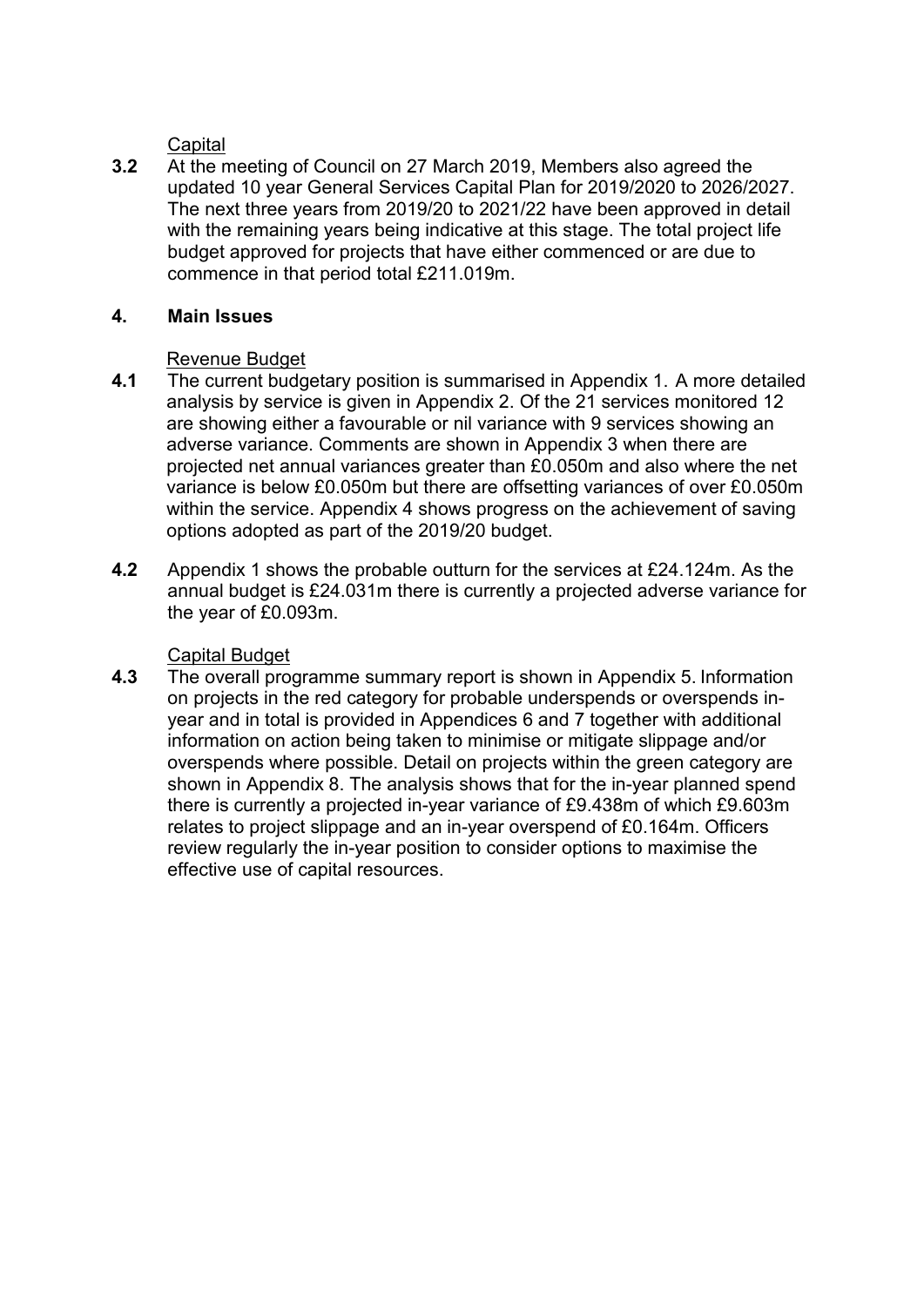**4.4** From the analysis within the appendices it can be seen that there are eight projects with forecast material slippage, as listed as follows:

| <b>Project Name</b>                   | <b>Slippage</b><br>$(\text{Em})$ |
|---------------------------------------|----------------------------------|
| <b>Gruggies Burn Flood Prevention</b> | 1.805                            |
| A811 Lomond Bridge                    | 1.800                            |
| <b>Depot Rationalisation</b>          | 0.904                            |
| <b>Regeneration Fund</b>              | 0.851                            |
| <b>Posties Park Sports Hub</b>        | 0.828                            |
| <b>Town Centre Fund</b>               | 0.823                            |
| <b>Exxon City Deal</b>                | 0.696                            |
| New Westbridgend Community Centre     | 0.635                            |

### **5. People Implications**

**5.1** There are no people implications.

## **6. Financial Implications**

- **6.1** Other than the financial position noted above, there are no financial implications of the budgetary control report. Officers are currently reviewing budgets and projections with a view to improving the position by financial year end and progress will be highlighted in future reports to committee.
- **6.2** Agreed efficiencies and management adjustments are monitored with current indications showing that £0.593m of the total actions of £0.723m being monitored are currently on target to be achieved (see Appendix 4). It should be noted that any variances are included within the service information and variances identified within this report.

# **7. Risk Analysis**

**7.1** The main financial risks to the ongoing financial position relate to unforeseen costs being incurred between now and the end of the financial year. This can affect all service areas. Virements will be considered where in-year capital underspends become apparent and regular reviews to minimise in-year underspends will continue.

# **8. Equalities Impact Assessment (EIA)**